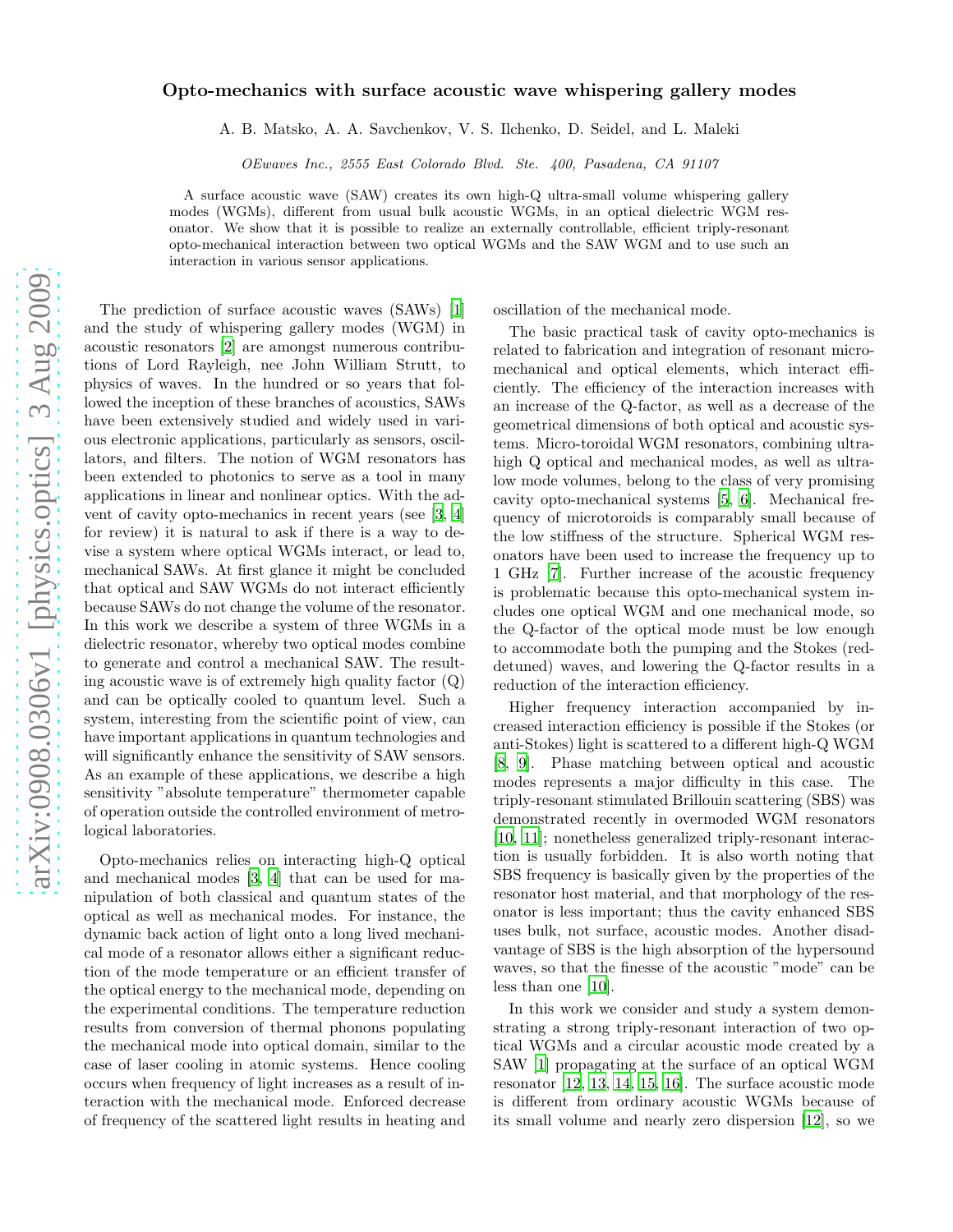call this mode a surface acoustic wave whispering gallery mode (SAW WGM). Interaction of an optical WGM with low order low frequency SAW WGM, resembling by properties bulk WGMs, was experimentally demonstrated in [\[17\]](#page-3-16). We propose an approach for realization of interaction of a high-order, high frequency SAW WGM with two ultra high-Q optical WGMs, which will result in high efficiency opto-mechanical processes even in larger WGM resonators. We show that a proper shaping of the resonator results in a significant reduction of the SAW WGM volume that further increases the process efficiency. To achieve phase matching between optical and acoustic waves we propose to use the interference patterns generated at the surface of the WGM resonator [\[18,](#page-3-17) [19\]](#page-3-18). We have found that such patterns can be created even by WGMs having different polarizations, which significantly simplifies the control of the acousto-optical processes in resonators with birefringent host material.

The efficiency of acousto-optical interaction depends on the volume and mass of the acoustic mode [\[3,](#page-3-2) [4\]](#page-3-3). Let us estimate those parameters for SAW WGMs. An analytical solution of this problem is rather involved for any resonator shape [\[17\]](#page-3-16). We simplify the problem assuming that (i) the generalized toroidal WGM resonator can be approximately modeled as a cylindrical resonator with radius  $a$  and some effective thickness  $L$  to describe high order WGMs (the model works when the resonator is large enough compared with the acoustic wavelength  $(2\pi a \gg \lambda_S)$ ; (ii) the top and bottom surfaces of the cylinder do not move; (iii) the resonator host material is incompressible, (iv) and the radial vibrational displacement resembles one in a planar SAW [\[1\]](#page-3-0). The complex components of the displacement vector of the SAW WGM belonging to the basic mode sequence can be represented as

$$
ku_{\phi} \simeq -u \frac{m}{ka} \left( -e^{-k(a-r)} + 0.54e^{-0.3k(a-r)} \right), \quad (1)
$$

$$
ku_z \simeq -u \frac{\pi}{kL} \left( -e^{-k(a-r)} + 0.54e^{-0.3k(a-r)} \right), \quad (2)
$$

$$
ku_r \simeq u \left( e^{-k(a-r)} - 1.84e^{-0.3k(a-r)} \right), \tag{3}
$$

$$
u = \sqrt{\frac{\hbar \Omega}{m^* V_r^2}} e^{im\phi} \sin\left(\frac{\pi z}{L}\right) \hat{C}(t) e^{-i\Omega t}
$$

where  $(r, \phi, z)$  are cylindrical coordinates  $(a \ge r)$ ,  $k^2 =$  $(2\pi/\lambda_S)^2 = (m/a)^2 + (\pi/L)^2$ ,  $\Omega = kV_r$ ,  $V_r$  is the speed of the SAW that is a slightly less than the speed of shear waves in the material,  $C(t)$  is the annihilation operator describing mechanical displacement,  $m^* \simeq 5.2 \rho a L \lambda_S / \pi$ ,  $\rho$  is the density of the material.

Let us estimate the mass of the acoustic mode for a Z-cut lithium niobate resonator having  $a = 2.5$  mm and  $L = 50 \mu m$ . For this material we have  $\rho =$  $3 \text{ g/cm}^3$ , and  $V_r = 3.74 \times 10^5 \text{ cm/s}$  [\[14\]](#page-3-13). Assuming that  $\Omega/(2\pi) = 200$  MHz we find  $\lambda_S = 2\pi V_r/\Omega = 18.7 \mu m$ and  $m^* = 5.5 \mu$ g. This mass is two orders of magnitude

less compared with the mass of the lowest radial mode and an order of magnitude less compared with the mass of the conventional bulk acoustic wave WGM of the resonator. Interestingly, the mass can be further reduced if the resonator is shaped in a special way. A protrusion on the surface of the resonator can confine the acoustic wave much tighter than the boundaries of the resonator themselves, as shown for the case of optical WGMs in [\[20\]](#page-3-19). The quality factor of SAW WGM  $(Q_S)$  is high. It exceeds  $Q_S = 10^4$  for the acoustic modes in a lithium niobate sphere [\[14](#page-3-13)]. Hence, this system is quite promising for acousto-optical applications.

High order SAW WGMs are nearly of shear nature. This makes them different from mostly dilational modes such as, for example, radial or compression WGMs in the case of SBS [\[10,](#page-3-9) [11\]](#page-3-10)) used in cavity acousto-optics. We propose to use an interference of two optical WGMs to realize the phase matched interaction with the shear modes, in analogy with the external excitation of SAW WGMs with photo-acoustic effect of interference fringes scanned at the phase velocity of SAW [\[21](#page-3-20)].

Interference of optical WGMs creates an interference pattern at the surface of a WGM resonator [\[18](#page-3-17), [19](#page-3-18)]. The pattern is stationary if WGMs have the same frequency, but its speed  $(V_P)$  is nonzero if the frequency difference is nonzero. Two WGMs characterized with azimuthal numbers  $m_1$  and  $m_2$  and frequency difference  $\Delta \omega$  create an interference pattern moving with velocity

$$
V_P = \frac{a\Delta\omega}{m_1 - m_2},\tag{4}
$$

in accordance with [\[18](#page-3-17)]. The pattern can move both clockwise and counterclockwise depending on the properties of the WGMs. The WGMs resonantly interact with the SAW WGM if its velocity matches the velocity of the SAW and  $\Delta \omega = \Omega$ , i.e.

<span id="page-1-0"></span>
$$
V_r = \frac{a\Omega}{m_1 - m_2}.\tag{5}
$$

We propose two practical ways to fulfill Eq. [\(5\)](#page-1-0). One is based on using optical WGMs having the same polarization, but different spatial field distributions. The WGM wave number for the mode, polarized within the mode plain, can be presented as

<span id="page-1-1"></span>
$$
k_{m,q} \simeq \frac{1}{a} \left[ m + \alpha_q \left( \frac{m}{2} \right)^{1/3} - \frac{1}{n\sqrt{n^2 - 1}} \right], \quad (6)
$$

with  $n^2\omega^2/c^2 = k_{m,q}^2 + \pi^2/L^2$ , c is speed of light in the vacuum,  $n$  the index of refraction of the resonator material, and  $\alpha_q$  the qth root of the Airy function  $(Ai(-\alpha_q))$ 0). Using Eqs. [\(6\)](#page-1-1) and [\(5\)](#page-1-0) we find the phase matching condition

<span id="page-1-2"></span>
$$
2^{1/3}\frac{2\pi a}{\lambda_S} \simeq \alpha_{q2}m_2^{1/3} - \alpha_{q1}m_1^{1/3}.\tag{7}
$$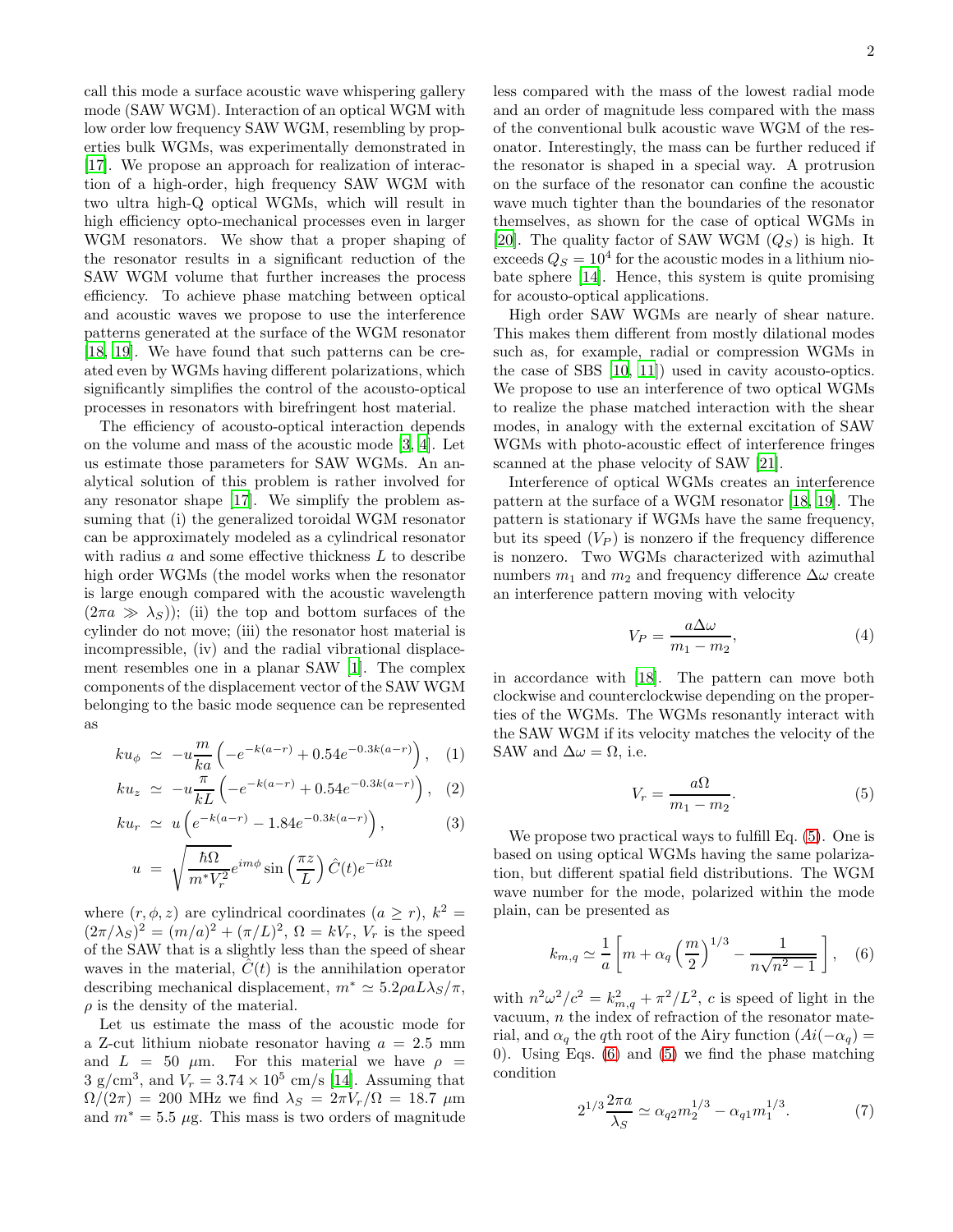Eq. [\(7\)](#page-1-2) can be fulfilled in a comparably small resonator. The acoustic wave with frequency  $\Omega/(2\pi) \simeq 200$  MHz is phase matched with two optical waves with  $q_1 = 1$ and  $q_2 = 13$  propagating in a LiNbO<sub>3</sub> resonator with diameter  $2a = 1$  mm. The radial distribution for the mechanical deformation and optical field distribution is presented in Fig. [\(1\)](#page-2-0). Lower frequency SAW WGMs require less difference in  $q$  number of the corresponding optical modes.



<span id="page-2-0"></span>FIG. 1: Radial distributions describing phase matched surface acoustic (a) and two optical (b) WGMs.

The described technique of phase matching of acoustooptical interaction requires trimming of the resonator size and using a final temperature tuning to fulfill the requirement. These are difficult steps to practically implement. We propose another method to simplify this task. The idea is based on the creation of acousto-optical interactions involving optical WGMs with different polarization. Such modes can be tuned one with respect to the other using either electro-optic effect or temperature till the frequency difference of the two WGMs coincide with the frequency of the corresponding acoustic mode.

It is known that two plane waves with orthogonal polarizations do not interfere and, consequently, do not produce interference fringes to drive the acoustic SAW WGM. The same is related to a restricted number of shapes of WGM resonators, the spectra of which can be described using the method of separated variables where TE/TM mode division makes sense. TE and TM mode families of such resonators are orthogonal locally

$$
U = \frac{1}{8\pi} \sum_{i,j} \epsilon_{i,j}(\mathbf{r}) E_{1i}(\mathbf{r}) E_{2j}(\mathbf{r}) = 0,
$$
 (8)

where  $E_{1i}(\mathbf{r})$  and  $E_{2i}(\mathbf{r})$  stand for the amplitudes of the electric fields of the oppositely polarized modes, the distribution of the dielectric susceptibility  $\epsilon_{i,j}(\mathbf{r})$  is determined by the stationary boundaries of the resonator.

However, in the majority of resonators modes are quasi orthogonal only with respect to the infinite volume, not locally:

$$
\mathcal{U} = \frac{1}{8\pi} \int\limits_{V} \sum_{i,j} \epsilon_{i,j}(\mathbf{r}) E_{1i}(\mathbf{r}) E_{2j}(\mathbf{r}) d\mathbf{r} \approx 0, \quad (9)
$$

If a WGM SAW is excited in such a resonator, the modes of different polarizations can interact and the interaction energy can be nonzero

$$
\Delta \mathcal{U} = \frac{1}{8\pi} \int_{V} \sum_{i,j} \Delta \epsilon_{i,j}(\mathbf{r}) E_{1i}(\mathbf{r}) E_{2j}(\mathbf{r}) d\mathbf{r} \neq 0.
$$
 (10)

The generalized variation of the dielectric susceptibility resulting from the SAW is given by expression

$$
\Delta \epsilon_{i,j}(\mathbf{r}) = a_{ijlm} u_{l,m}(\mathbf{r}),\tag{11}
$$

where  $a_{ijlm}$  is a tensor of forth rank given by the properties of the resonator host material, taking into account the change of the dielectric susceptibility of the material due to the elasto-optic interaction. The elasto-optical terms of tensor  $a_{iilm}$  can generally result in acoustooptical interaction between the SAW WGM and TE/TM WGMs of any (even a spherical) resonator made out of a crystalline material with certain asymmetry, like quartz.

The phase matching condition for the basic sequence of quasi-TM and TE WGMs and a SAW WGM is rather simple if the resonator host material possesses high enough birefringence:

$$
\frac{\lambda}{\lambda_S} = |n_o - n_e|,\tag{12}
$$

where  $n_e$  and  $n_o$  are the extra-ordinary and ordinary indexes of refraction, and  $\lambda$  is the optical wavelength. For example, in lithium niobate  $n_e = 2.12$  and  $n_o = 2.2$  at  $\lambda = 1.55 \mu \text{m}$ , so that  $\lambda_S = 18.7 \mu \text{m}$ . Moreover, because the optical spectrum of a realistic WGM resonator is dense, other phase-matched modes with other scattering frequencies will exist.

The phase matched interaction of a high order SAW propagating in an incompressible material and having radial distribution dimensionality comparable with or less than the radial distribution of the optical WGMs can be described with an interaction Hamiltonian

<span id="page-2-1"></span>
$$
\hat{U} \simeq \hbar \omega \sqrt{\frac{\hbar}{2m^*\Omega}} \frac{1}{a} (\hat{A}_1 \hat{A}_2^\dagger C^\dagger + h.c.), \tag{13}
$$

where  $\hat{A}_1$  and  $\hat{A}_2$  are the annihilation operators for the optical modes. Interestingly, i) the Hamiltonian is similar to the Hamiltonian derived for the opto-mechanical systems involving dilational waves, and ii) the interaction efficiency does not depend on the acoustic frequency because  $m<sup>*</sup>\Omega$  is frequency independent for SAWs. Further study is required to prove that cavity opto-mechanical